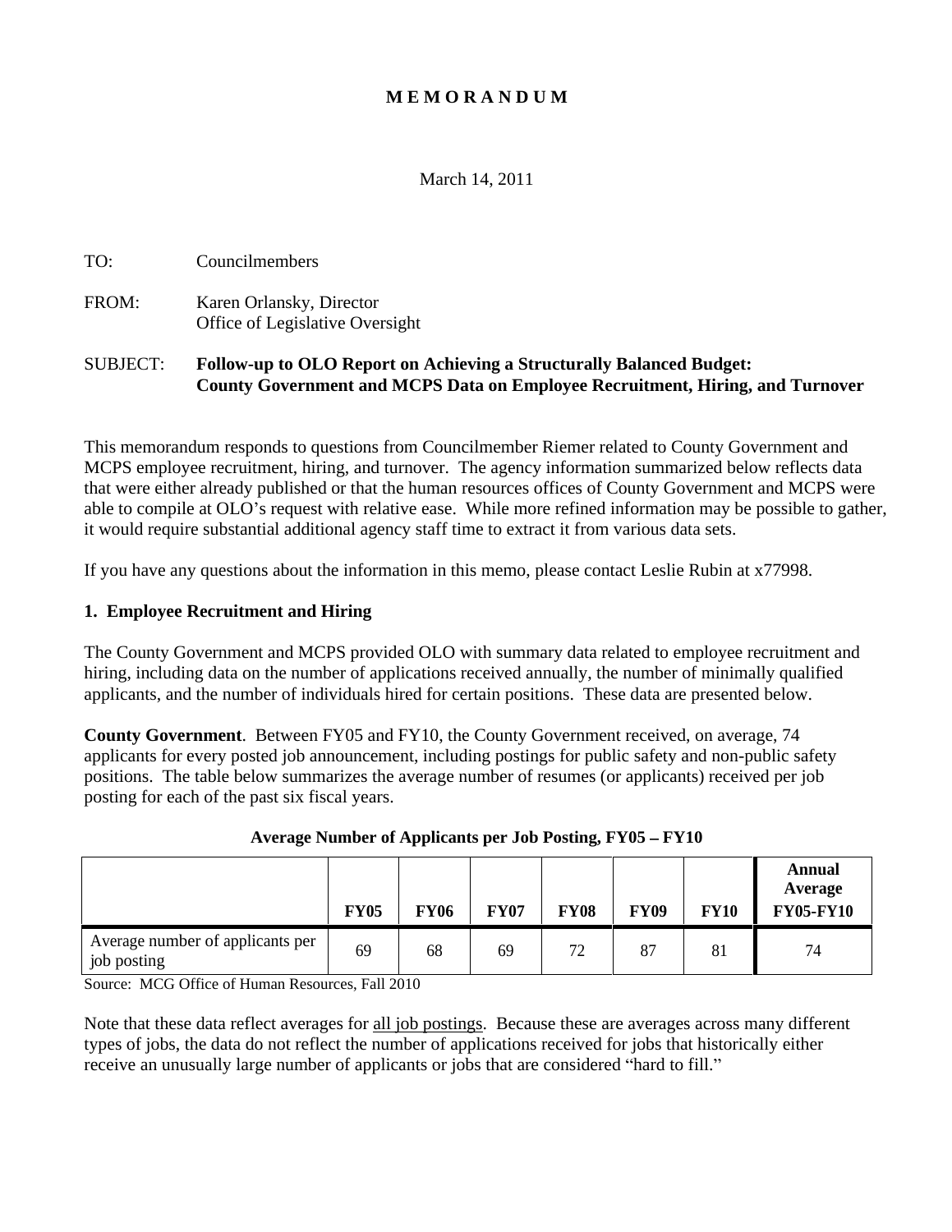The County Government's Office of Human Resources (OHR) also provided data specific to the recruitment and hiring of police officer candidates and fire rescue recruits between calendar years 2008 and 2010. During these three years, a total of approximately 4,700 individuals applied to be a police officer candidate and approximately 9,000 individuals applied to be fire rescue recruits.

Each year, 80-86% of the police officer candidate applicants and 98% of fire rescue recruit applicants met (or exceeded) the minimum qualifications for these entry-level public safety positions. Over these three years, the County Government hired a total of 2.8% of the police officer candidate applicants who met minimum qualifications and 1.4% of the fire rescue recruit applicants who met minimum qualifications. The table below summarizes the data on the number of applicants who met minimum qualifications and the number eventually hired.

| <b>Calendar Year</b>              | <b>Number of</b><br><b>Applicants Meeting</b><br><b>Minimum</b><br><b>Qualifications</b> | Number o<br>Qualified<br><b>Applicants Hired</b> | <b>Percent of Qualified</b><br><b>Applicants who</b><br>were Hired |
|-----------------------------------|------------------------------------------------------------------------------------------|--------------------------------------------------|--------------------------------------------------------------------|
| <b>Police Officer Candidates*</b> |                                                                                          |                                                  |                                                                    |
| CY08                              | 993                                                                                      |                                                  | 5.5%                                                               |
| CY09                              | 1,813                                                                                    | 16                                               | 0.9%                                                               |
| CY10                              | 1,069                                                                                    |                                                  | 3.4%                                                               |
| <b>Police Total</b>               | 3,875                                                                                    | 107                                              | 2.8%                                                               |
| <b>Fire Rescue Recruits**</b>     |                                                                                          |                                                  |                                                                    |
| <b>CY08</b>                       | 6,347                                                                                    | 106                                              | 1.6%                                                               |
| CY09                              |                                                                                          | 18.                                              | 0.3%                                                               |
| CY10                              | 2,536                                                                                    |                                                  | $0\%$                                                              |
| <b>Fire Total</b>                 | 8,883                                                                                    | 124                                              | 1.4%                                                               |

### **Summary of Police and Fire Recruitment and Hiring for Applicants Meeting Minimum Qualifications, Calendar Years 2008-2010**

\* Total number of police office candidate applicants:  $CY08 = 1,217$ .  $CY09 = 2,264$ .  $CY10 = 1,240$ 

**Montgomery County Public Schools**. MCPS Office of Human Resources and Development provided data on MCPS recruitment and hiring of teachers between school years 2007 and 2011 (SY07-SY11). During this five-year period, the number of teacher applicants each year ranged from a low of 6,387 (SY08) to a high of 9,984 (SY10). During this same time period, the number of applicants interviewed by MCPS each year ranged from 1,126 (SY11) to 3,556 (SY08). As MCPS hired fewer teachers, the percent of total applicants hired declined. Specifically, in SY07, MCPS hired 17.6% of all applicants; and in SY10, MCPS hired only 6.4% of all applicants.

Before the current school year, MCPS staff report that they had received more teacher applications annually than they had the capacity to review. To select applicants to interview, MCPS staff first identified specific qualifications being sought and used a database to pull out a subset of the entire pool of teacher applications that met those qualifications; a cohort of individuals for interview was then selected from this subset. Beginning in SY11, a new data management system allows MCPS to review all applications to identify individuals to interview.

<sup>\*\*</sup> Total number of fire rescue recruit applicants: CY08 and CY09 combined =  $6,479$ . CY10 =  $2,591$ Source: MCG Office of Human Resources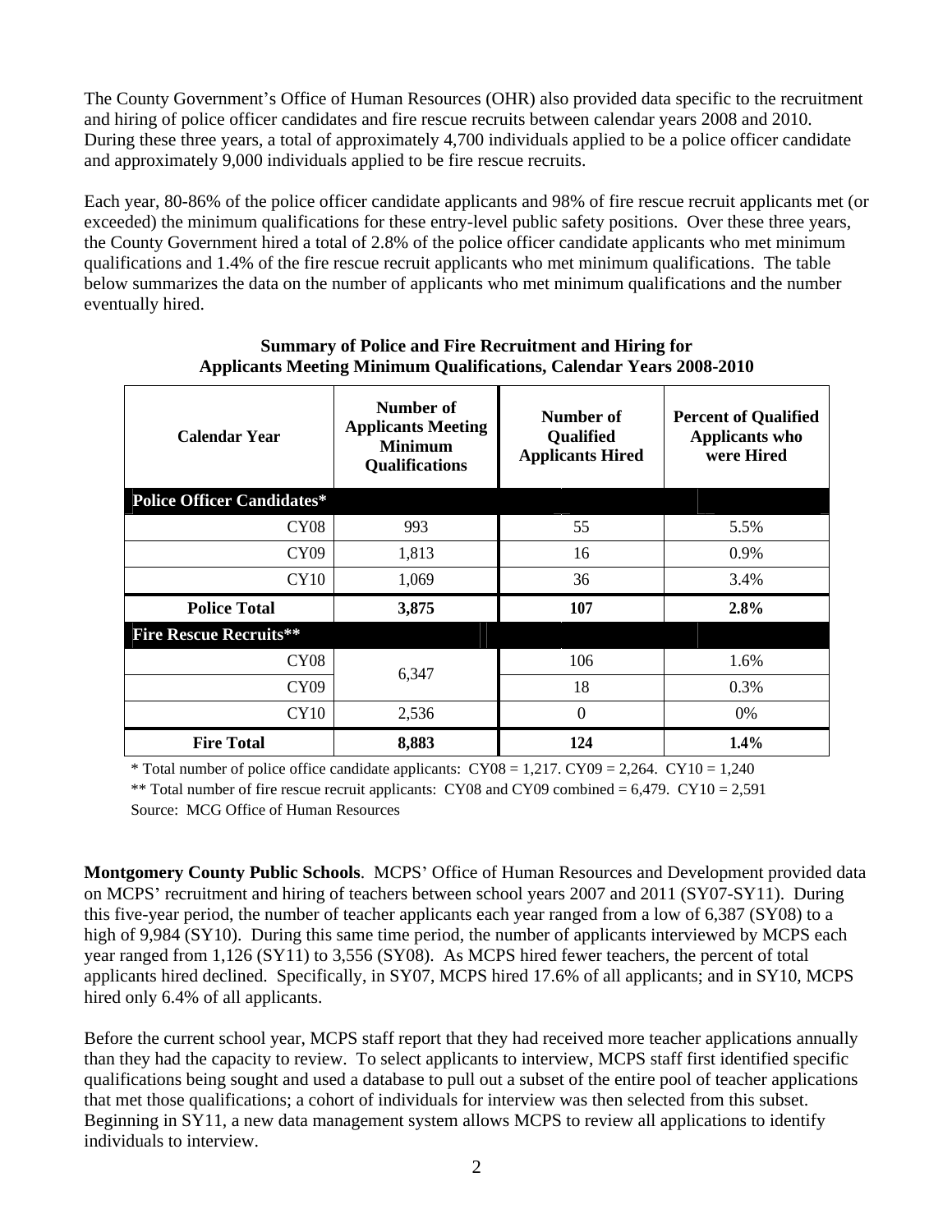| <b>School Year</b>   |        | <b>Applicants</b> |         |          |
|----------------------|--------|-------------------|---------|----------|
|                      |        | # Interviewed     | # Hired | % Hired  |
| <b>MCPS Teachers</b> |        |                   |         |          |
|                      | 7,250  | 3,220             | 1,279   | 17.6%    |
| <b>SY08</b>          | 6,387  | 3,556             | 976     | 15.3%    |
| SY09                 | 6,545  | 2,493             | 779     | 11.9%    |
| <b>SY10</b>          | 9,984  |                   | 641     | 6.4%     |
| SY11                 | 6,738  | 1,126             | 493     | 7.3%     |
| <b>Total</b>         | 36,904 | 12,379            | 4,168   | $11.3\%$ |

**Summary of MCPS Teacher Recruitment and Hiring, School Years 2007-2011**

Source: MCPS Office of Human Resources and Development

## **2. Employee Retention/Turnover Data**

OLO obtained employee retention/turnover data for the County Government and MCPS and corresponding national data for comparison.

**County Government**. Between 2001 and 2009, the County Government's turnover rate – the percent of employees who separate from County Government employment – was 6.6% of the workforce (or less) each year, as shown in the chart and table below. During this time period, County Government turnover rates remained substantially below national turnover rates (which ranged from 40% to 50% annually) as well as below the average turnover rates for all state and local government (which ranged from 16% to 19% annually).





| Montgomery County Gov't                                                                                  |  |  |  |  |  |
|----------------------------------------------------------------------------------------------------------|--|--|--|--|--|
| National (non-agricultural jobs)   49.8%   46.3%   44.5%   45.4%   46.5%   46.0%   45.1%   43.6%   41.0% |  |  |  |  |  |
| All State and Local Gov't                                                                                |  |  |  |  |  |

Source: Bureau of Labor Statistics Job Openings and Labor Turnover Survey; MCG Personnel Management Review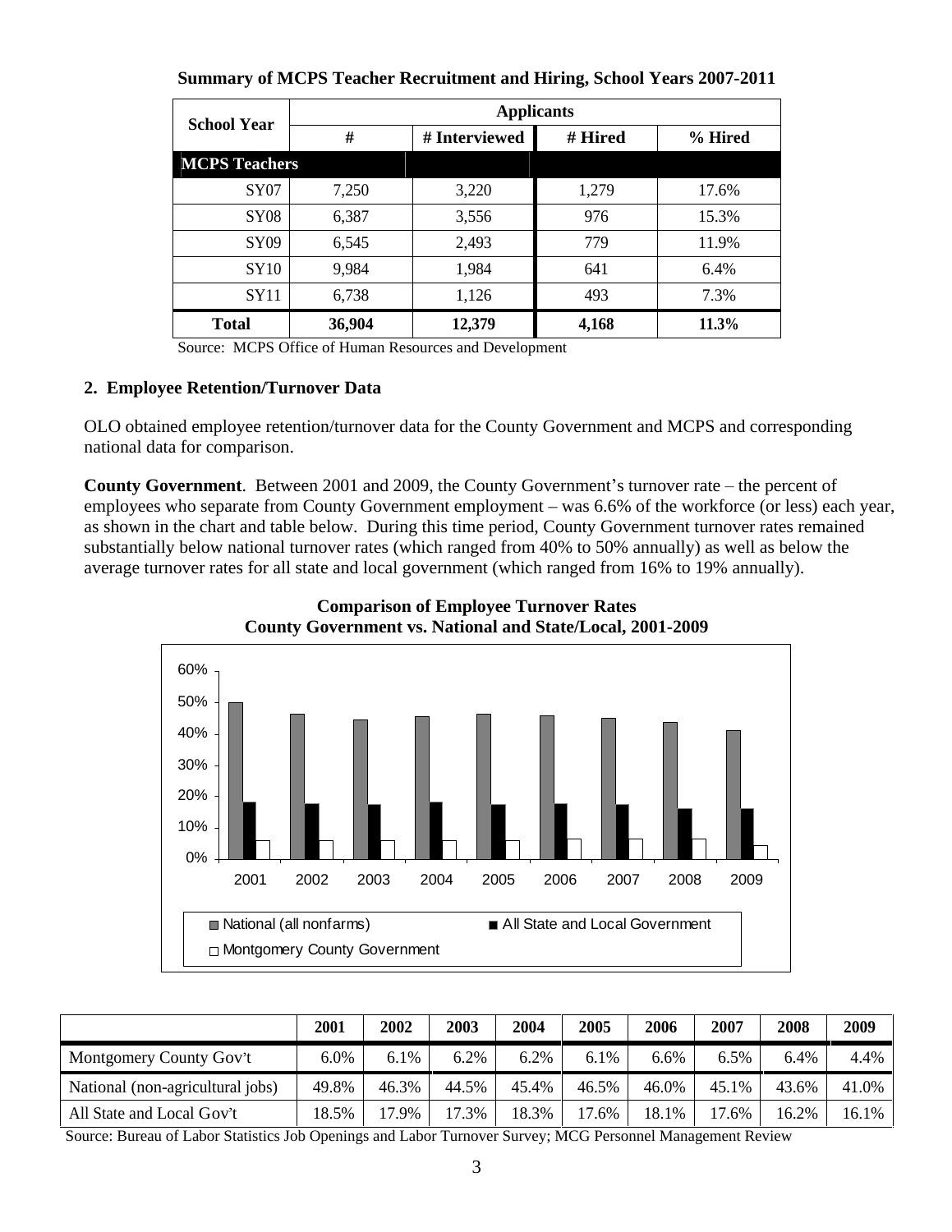According to information compiled by the Office of Human Resources, between 74.6% and 84.1% of County Government turnover over the past decade was classified as "voluntary," as opposed to other types of turnover such as involuntary, management/fiscal, and medical. During this same time period, the percent of turnover classified as "retirement" ranged between 24.5% and 41.6%. (See table below.)

|                        | 2002   2003   2004   2005   2006   2007   2008   2009                 |  |  |
|------------------------|-----------------------------------------------------------------------|--|--|
| - Voluntary            | 74.6%   80.8%   76.7%   79.4%   82.3%   79.0%   79.5%   84.1%   69.3% |  |  |
| Any Type of Retirement | 24.5%   36.5%   41.6%   32.4%   28.9%   28.2%   26.9%   38.6%   33.2% |  |  |

**County Government Employee Turnover Rates, Voluntary and Retirement-Based, 2001-2009**

Source: Bureau of Labor Statistics Job Openings and Labor Turnover Survey; MCG Personnel Management Review

**Montgomery County Public Schools.** MCPS' historical turnover rate is also low compared to national turnover rates at all levels of education. Between 2002 and 2009, MCPS' turnover rate ranged between 4.7% and 8%, while the national turnover rate for all education levels during the same time period ranged from 23.5% to 29%. The chart and the table below illustrate this data.



| ~<br><b>CONTRACTOR</b><br>Turnover Rates<br><b>Comparison of Employee</b> |  |  |
|---------------------------------------------------------------------------|--|--|
| -2009<br><b>2002</b><br><b>MCPS</b><br>'atıonal.<br>. v. .                |  |  |

|                 | 2002 2003 | 2004 |         | 2005 | 2006 | 2007    | 2008 2009 |           |
|-----------------|-----------|------|---------|------|------|---------|-----------|-----------|
|                 | 8.0%      |      | $7.6\%$ | 7.9% |      | $7.6\%$ |           | 6.4% 4.7% |
| All Education** |           |      |         |      |      |         |           |           |

\*Fiscal year data

\*\*Includes entire education sector (e.g., elementary, secondary, college, post-graduate, technical)

Source: Bureau of Labor Statistics Job Openings and Labor Turnover Survey; MCPS Staff Statistical Profile, 2006 and 2009